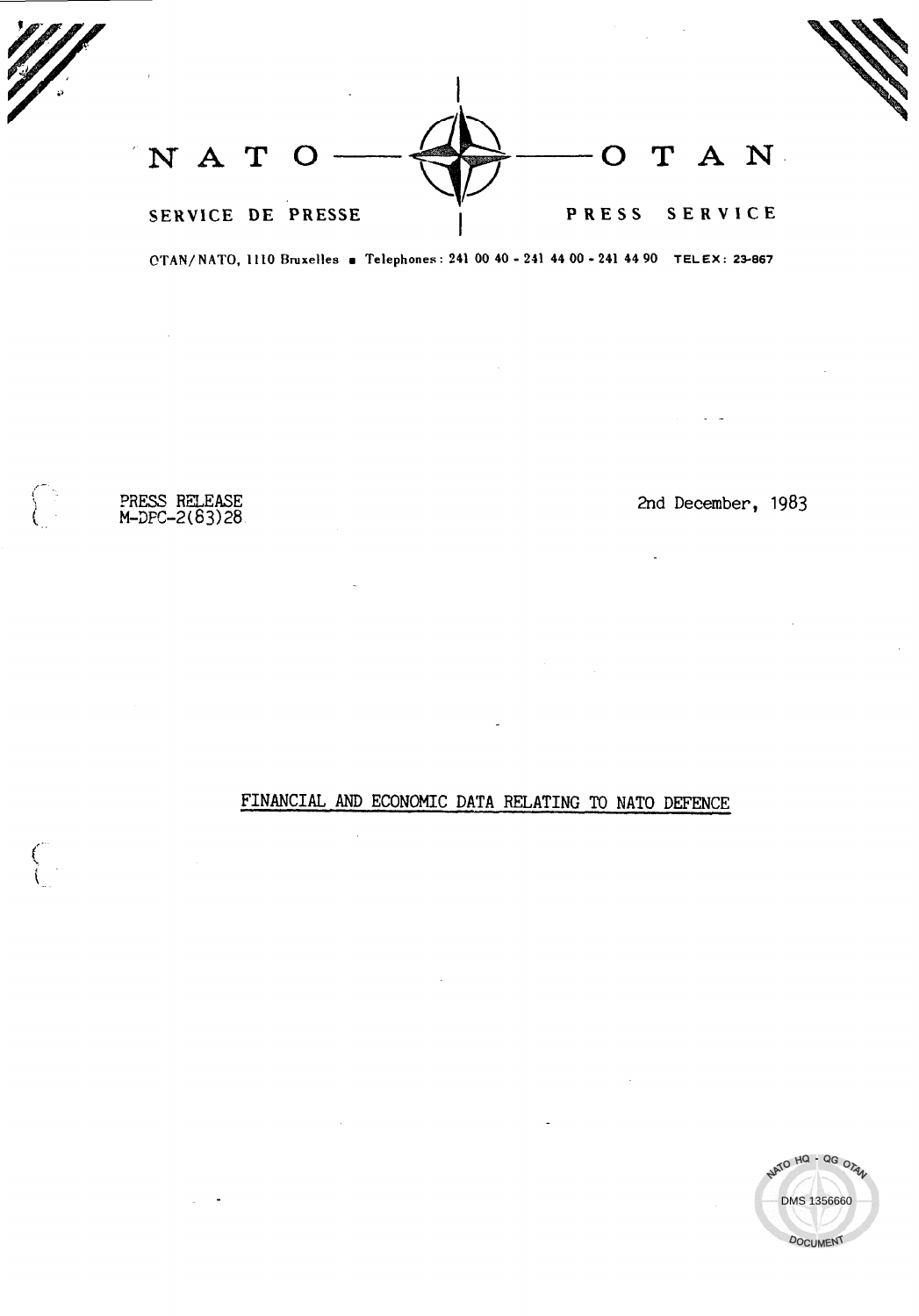# DEFENCE EXPENDITURES OF NATO COUNTRIES

-2-

# 1949 - 1983

The figures given in Table I represent payments actually made or to be made during the course of the calendar year. They are based on the NATO definition of defence expenditures. In view of the differences between this and national definitions, the figures shown may diverge considerably from those which are quoted by national authorities or given in national budgets. The figures relating to the United States and Canada include The figures relating to the United States and Canada include expenditures for military aid programmes. The figures shown for European NATO countries do not include the value of end-items received under military aid programmes from the United States and Canada. -

France is a member of the Alliance without belonging to the integrated military structure: the relevant figures are indicative only.

-. -- \_

The corresponding statistical data for Spain are not yet available.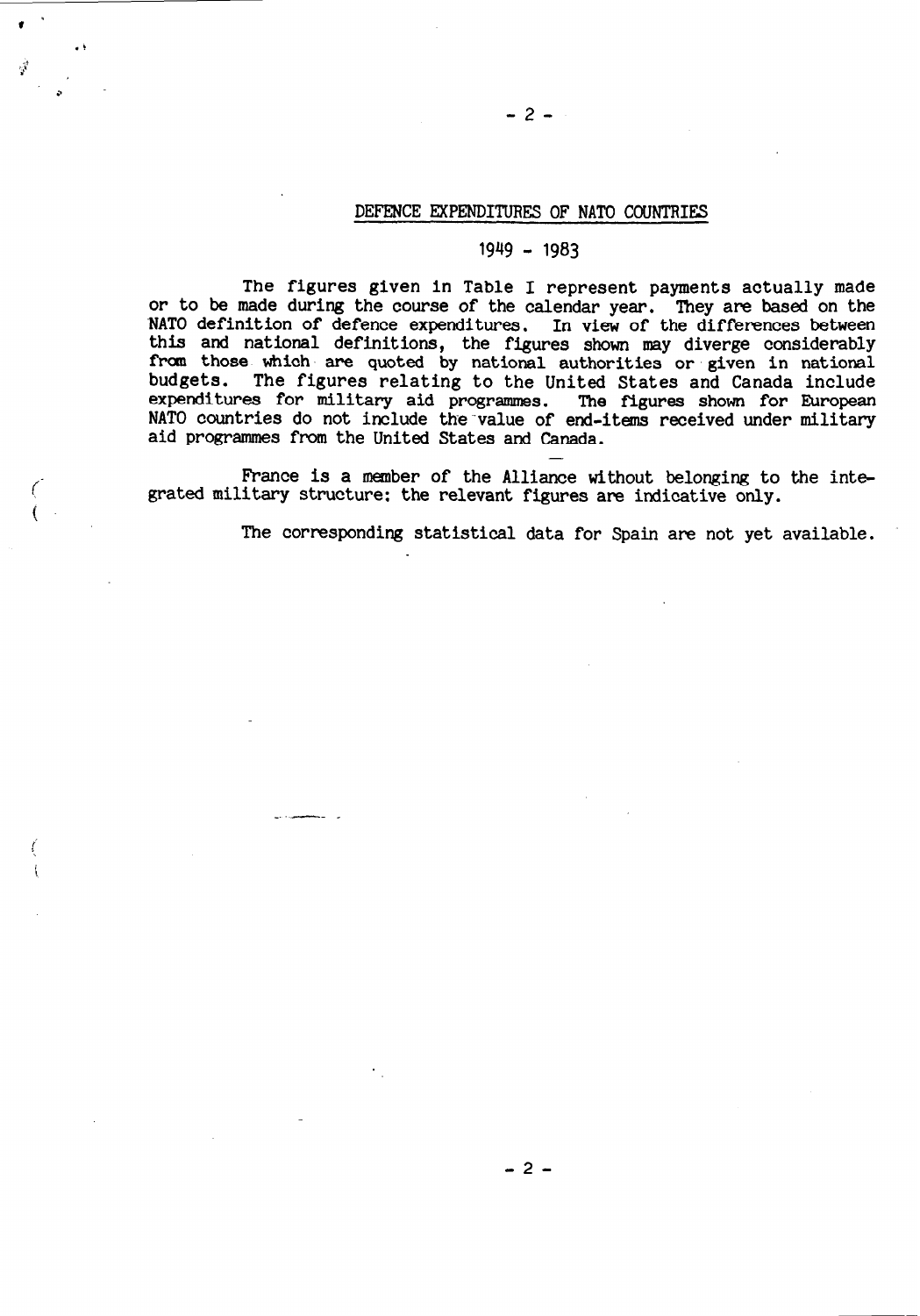# -3-

#### TABLE I

TOTAL DEFENCE EXPENDITURES OF NATO COUNTRIES

(Current prices)

| Country              | Currency<br>Unit       |                     | Actual |         |         |         |         |         |         |         |         | Forecast |          |                      |
|----------------------|------------------------|---------------------|--------|---------|---------|---------|---------|---------|---------|---------|---------|----------|----------|----------------------|
|                      | (Million)              | 7949                | 1954   | 1973    | 1974    | 1975    | 1976    | 1977    | 1978    | 1979    | 1980    | 1981     | 1982     | 1983                 |
| ত্য                  | π                      | 72)                 | (3)    | 74)     | 75)     | চ্যে    | 77)     | (8)     | 97      | (10)    | ᡴ᠋      | (12      | (13)     | (14)                 |
| Belgium              | Belgian Francs         | 8,273               | 20.707 | 50,533  | 57,739  | 70,899  | 81,444  | 89,480  | 99,726  | 106,472 | 115,754 | 125,689  | 132, 127 | 137, 163             |
| Canada               | Canadian 8             | 372                 | 1,771  | 2,405   | 2,862   | 3,127   | 3,589   | 4,124   | 4,662   | 4,825   | 5,499   | 6,289    | 7,655    | 8,388                |
| Dermark              | Danish Kroner          | 360                 | 885    | 3,520   | 4,439   | 5,281   | 5,680   | 6,343   | 7,250e  | 7,990   | 9,117   | 10,301   | 11,669   | $\ddot{\phantom{0}}$ |
| France<br>(a)        | Francs                 | 4,787               | 11,710 | 42,284  | 47,878  | 55,872  | 63,899  | 73,779  | 85, 175 | 96,439  | 111,672 | 129,708  | 148,021  | 164,248              |
| Germany (b)          | ١œ                     | $\bullet$ $\bullet$ | 6,287  | 31,908  | 35,644  | 37,589  | 38,922  | 40,184  | 43.019  | 45,415  | 48,518  | 52, 193  | 54,234   | 57,131               |
| Greece               | Drachmae               | 1,630               | 3,428  | 19,991  | 31,499  | 45,936  | 56,963  | 67,738  | 77,861  | 89,791  | 96,975  | 142,865  | 176,270  | 212,768              |
| Italy                | $Lira(*)$              | 301                 | 543    | 2,392   | 2,852   | 3,104   | 3,608   | 4,533   | 5,301   | 6,468   | 8,203   | 9,868    | 12,294   | 14,729               |
| Luxembourg           | Lux. Francs            | 112                 | 565    | 601     | 710     | 836     | 983     | 1,029   | 1,154   | 1,242   | 1,534   | 1,715    | 1,893    | 2,100                |
| Netherlands          | Guilders               | 680                 | 1,583  | 5,360   | 6,144   | 7,119   | 7,662   | 9,092   | 9,146   | 10,106  | 10,476  | 11,296   | 11,921   | 12,302               |
| Norway               | Norw. Kroner           | 370                 | 1,141  | 3,505   | 3,938   | 4,771   | 5,333   | 5,934   | 6,854   | 7,362   | 8,242   | 9,468    | 10,956   | 12,078               |
| Portugal             | Escudos                | 1,419               | 2,100  | 16,736  | 25,108  | 19,898  | 18,845  | 22,082  | 27,354  | 34,343  | 43,440  | 51,917   | 63,817   | 79,021               |
| Turkey               | Liras                  | 556                 | 934    | 12, 192 | 15,831  | 30,200  | 40,691  | 49,790  | 66,239  | 93,268  | 185,656 | 313,067  | 447,790  | 556,738              |
| United Kingdom       | <b>L</b> Sterling      | 779                 | ,569   | 3,512   | 4,160   | 5,165   | 6,132   | 6,810   | 7,616   | 9,029   | 11,510  | 12,144   | 13,849   | 16,090               |
| United States        | USS                    | 13,503              | 42,786 | 78,358  | 85,906  | 90,948  | 91,013  | 100,925 | 109,247 | 122,279 | 143,981 | 169,888  | 196,345  | 225,345              |
| Area (Total)         |                        |                     |        |         |         |         |         |         |         |         |         |          |          |                      |
| NATO Europe (c) US 8 |                        | 4,838               | 11,756 | 40,781  | 46,244  | 55,434  | 55,905  | 62,927  | 76,677  | 92, 196 | 107,621 | 97,561   | 94,895   | $\ddot{\phantom{1}}$ |
| North America        | USZ                    | 13,875              | 44,607 | 80,762  | 88,832  | 94,023  | 94,653  | 104,802 | 113,334 | 126,398 | 148,684 | 175, 133 | 202,550  | 232,169              |
| <b>NATO</b>          | $(c)$ US $\mathcal{S}$ | 18,713              | 56,363 | 121,543 | 135,076 | 149,457 | 150,558 | 167,729 | 190,011 | 218,594 | 256,305 | 272,694  | 297,445  | $\ddot{\phantom{0}}$ |

(\*) The figures for Italy are expressed in milliards.

I,\*'- "'!

Notes:

a. France is member of the Alliance without belonging to the integrated military structure; the relevant figures are indicative only.

b. Before it acceded to the North Atlantic Treaty Organization (May 1955), Germany contributed to the defence budgets of certain NATO countries by the payment of occupation costs; moreover, it bore certain other costs which also fall within the NATO definition of defence expenditures. In addition to defence expenditures (NATO definition), the German Authorities are oblig situation of this city and the need, in the interests of the defence of the Free World, to ensure its viability. These expenditures, which are not included in the figures given above since they do not come within the NATO definition, are forecast to be 14,300 million DM in 1983.

c. These totals are based on the currency exchange rates in force during the years concerned. This means that the trends shown are affected, to varying degrees, by the changes which have taken place in national exchange rates against the US dollar. Direct comparisons between figures for different years must therefore be made with caution, the more so because, due to the impact of price and salary increases, the figures on this table give only an Intervel of the real trend in the defence effort of countries. It should be noted that for 1949, the total figures on this table give only an

 $\Gamma$  . The formulation not available.  $\Gamma$ 

 $-3 - 673$ 

: :, a-- rrotate and a-- respectively. The contract of the contract of the contract of the contract of the contract of the contract of the contract of the contract of the contract of the contract of the contract of the con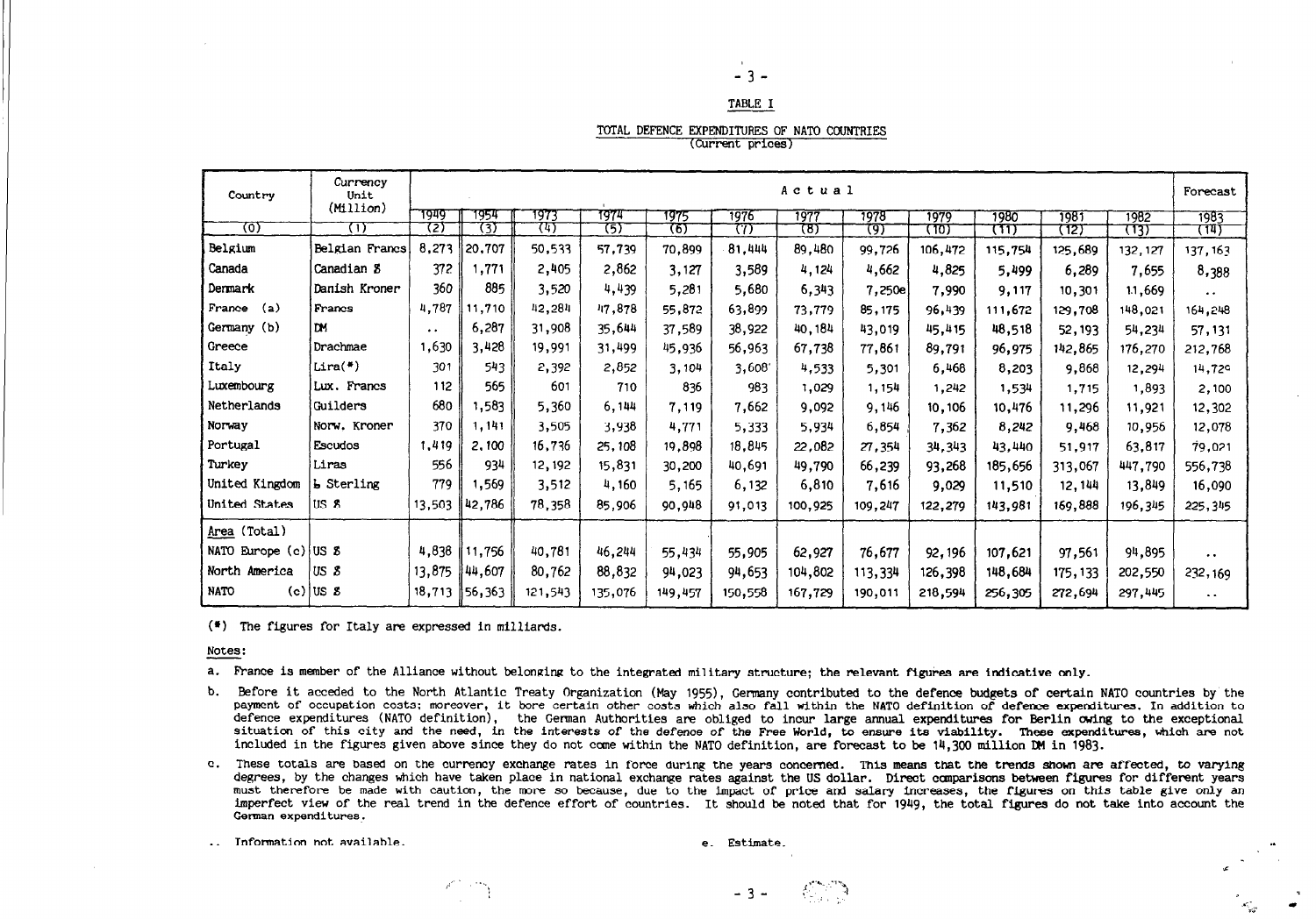| Country        | Average<br>1973-1977 | 1978 | 1979 | 1980 | 1981           | 1982 | 1983e               |
|----------------|----------------------|------|------|------|----------------|------|---------------------|
| তে             | ্যে                  | 72)  | হ্যে | प्पा | 75)            | 76)  | 77)                 |
| Belgium        | 3.0                  | 3.3  | 3.3  | 3.3  | 3.5            | 3.4  | 3.4                 |
| Denmark        | 2.3                  | 2.3  | 2.3  | 2.4  | 2.5            | 2.5  | $\bullet$ $\bullet$ |
| (a)<br>France  | 3.8                  | 4.0  | 3.9  | 4.0  | 4.2            | 4.2  | 4.2                 |
| Germany (b)    | 3.5                  | 3.3  | 3.3  | 3.3  | 3.4            | 3.4  | 3.4                 |
| Greece         | 6.3                  | 6.7  | 6.3  | 5.7  | 7.0            | 7.0  | 7.1                 |
| Italy          | 2.5                  | 2.4  | 2.4  | 2.4  | 2.5            | 2.6  | 2.8                 |
| Luxembourg     | 0.9                  | 1.0  | 1.0  | 1.1  | 1.2            | 1.3  | 1.3                 |
| Netherlands    | 3.1                  | 3.1  | 3.2  | 3.1  | 3.2            | 3.2  | 3.3                 |
| Norway         | 3.1                  | 3.2  | 3.1  | 2.9  | 2.9            | 3.0  | 3.1                 |
| Portugal       | 4.9                  | 3.5  | 3.5  | 3.5  | 3.5            | 3.4  | 3.4                 |
| Turkey         | 5.4                  | 5.2  | 4.3  | 4.3  | 4.9            | 5.2  | 4.9                 |
| United Kingdom | 4.9                  | 4.6  | 4.7  | 5.1  | 4.9            | 5.1  | 5.6                 |
| NATO Europe    | 3.7                  | 3.6  | 3.6  | 3.7  | 3.8            | 3.8  | $\bullet$ $\bullet$ |
| Canada         | 1.9                  | 2.0  | 1.8  | 1.8  | $\ddot{ }$ 1.8 | 2.1  | 2.1                 |
| United States  | 5.7                  | 5.1  | 5.1  | 5.5  | 5.8            | 6.5  | 6.9                 |
| Total NATO     | 4.6                  | 4.2  | 4.2  | 4.4  | 4.7            | 5.1  |                     |

TABLE II. DEFENCE EXPENDITURES AS PERCENTAGE OF GROSS DOMESTIC PRODUCT IN PURCHASERS' VALUES

### Notes:

France is a member of the Alliance without belonging to the integrated military  $a.$ structure; the relevant figures are indicative only.

These percentages have been calculated without taking into account the expenditures b. on Berlin (see Note b., Table I); if these expenses were included, the percentages would be as follows:

| 1978: 4.1<br>1979: 4.1 | 1980: 4.1<br>1981: 4.3 |                    | 1982: 4.3<br>1983: 4.3 |
|------------------------|------------------------|--------------------|------------------------|
| t available.           |                        | $\bullet\,\bullet$ | e. Estimate.           |

Information not available.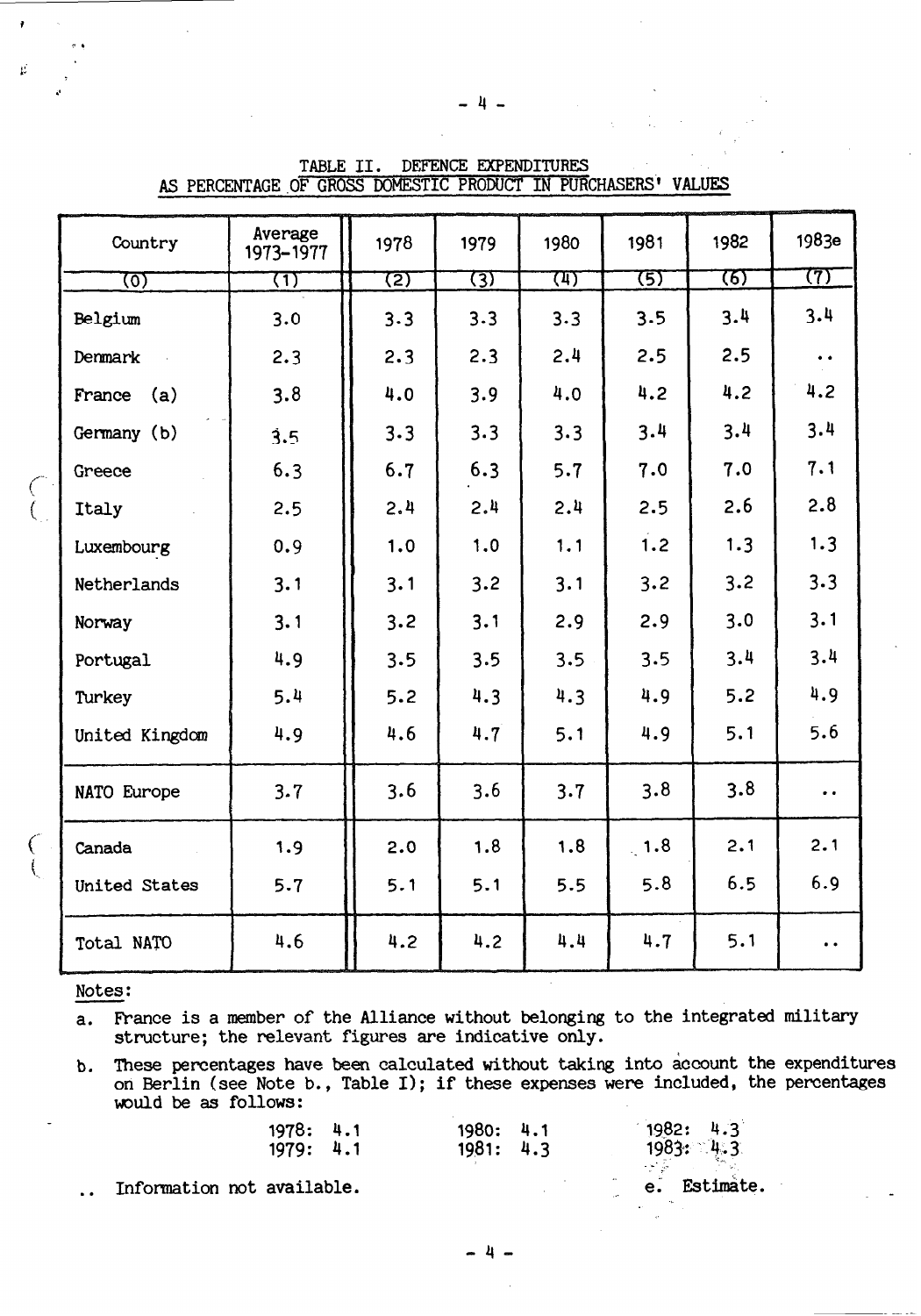| Country        |        |        | Gross Domestic Product per Head | Defence Expenditures per Head |        |        |      |      |      |      |             |       |
|----------------|--------|--------|---------------------------------|-------------------------------|--------|--------|------|------|------|------|-------------|-------|
|                | 1978   | 1979   | 1980                            | 1981                          | 1982   | 1983e  | 1978 | 1979 | 1980 | 1981 | 1982        | 1983e |
| (०)            | m      | গ্ৰে   | छा                              | (म)                           | চ্যে   | (6)    | 77)  | (B)  | (9)  | (10) | (11)        | (12)  |
| Belgium        | 9,571  | 9 795  | 10,062                          | 9,883                         | 9,981  | 9,877  | 328  | 335  | 341  | 344  | 332         | 322   |
| Denmark        | 11,071 | 11,449 | 11,344                          | 11,369                        | 11,730 | 11,941 | 277  | 277  | 279  | 281  | 280         | 279   |
| France         | 10,243 | 10.543 | 10,610                          | 10,591                        | 10.651 | 10.566 | 407b | 416b | 428b | 442b | <b>444b</b> | 447b  |
| Germany        | 10,494 | 10,926 | 11,088                          | 11,076                        | 10,978 | 11,073 | 363c | 368c | 375e | 386c | 383c        | 392c  |
| Greece         | 3,724  | 3,815  | 3,840                           | 3,790                         | 3,766  | 3,752  | 250  | 240  | 218  | 265  | 264         | 265   |
| Iceland        | 11,920 | 12,248 | 12,638                          | 12,782                        | 12,366 | 11,428 |      |      |      |      |             |       |
| Italy          | 5,727  | 5,990  | 6,211                           | 6,198                         | 6,208  | 6,096  | 144  | 148  | 155  | 154  | 158         | 159   |
| Luxembourg     | 10,217 | 10,583 | 10,767                          | 10,621                        | 10,529 | 10,371 | 101  | 104  | 121  | 126  | 131         | 136   |
| Netherlands    | 9,916  | 10.083 | 10,087                          | 9,938                         | 9,738  | 9,762  | 308  | 319  | 310  | 318  | 323         | 331   |
| Norway         | 12,825 | 13,432 | 13,967                          | 13,962                        | 13,826 | 13,837 | 382  | 388  | 393  | 402  | 417         | 429   |
| Portugal       | 2, 174 | 2,307  | 2,407                           | 2,439                         | 2,497  | 2,450  | 76   | 80   | 84   | 85   | 85          | 84    |
| Turkey         | 1,313  | 1,273  | 1,236                           | $-1,261$                      | 1,290  | 1,308  | 62   | 62   | 62   | 62   | 63          | 62    |
| United Kingdom | 9,202  | 9,344  | 9,152                           | 8,967                         | 9,077  | 9,256  | 412  | 420  | 432  | 440  | 462         | 480   |
| NATO Europe    | 7,710  | 7,922  | 7,964                           | 7,896                         | 7,890  | 7,881  | 283  | 288  | 293  | 300  | 304         | 308   |
| Canada         | 11,208 | 11,453 | 11,368                          | 11,668                        | 10,991 | 11,083 | 209  | 205  | 210  | 215  | 222         | 230   |
| United States  | 12,507 | 12,660 | 12,477                          | 12,644                        | 12,311 | 12,561 | 670  | 687  | 708  | 739  | 791         | 862   |
| Total NATO     | 9,734  | 9,932  | 9,886                           | 9,931                         | 9,772  | 9,876  | 432  | 442  | 454  | 470  | 494         | 526   |

TABLE III. GROSS DOMESTIC PRODUCT IN PURCHASERS' VALUES AND DEFENCE EXPENDITURES PER CAPITA, IN US B(a)

 $-5 -$ 

Notes:

 $\overline{\phantom{a}}$ 

 $\mathbf{r}$ 

- a. All figures are expressed in 1981 prices; the national currencies have been converted into US 8 on the basis of the average exchange rates for 1981; since then, further changes in exchange rates have occurred and a certain amount of caution should be exercised in making comparisons.
- b. France is a member of the Alliance without belonging to the integrated military structure; the relevant figures are indicative only.
- c. These figures have been calculated without taking into account the expenditures on Berlin (see Note b., Table I); if these expenses were included, the figures would be as follows in US 8:

| 978: 434 | 1980: 457 | 1982: 466 |  |
|----------|-----------|-----------|--|
| 979: 447 | 1981: 471 | 1983: 475 |  |

Zero or less than half of last digit shown.

-1

e. Estimate.

 $\sim$   $\tau$ 

 $\mathcal{F}^{(m)}$  , where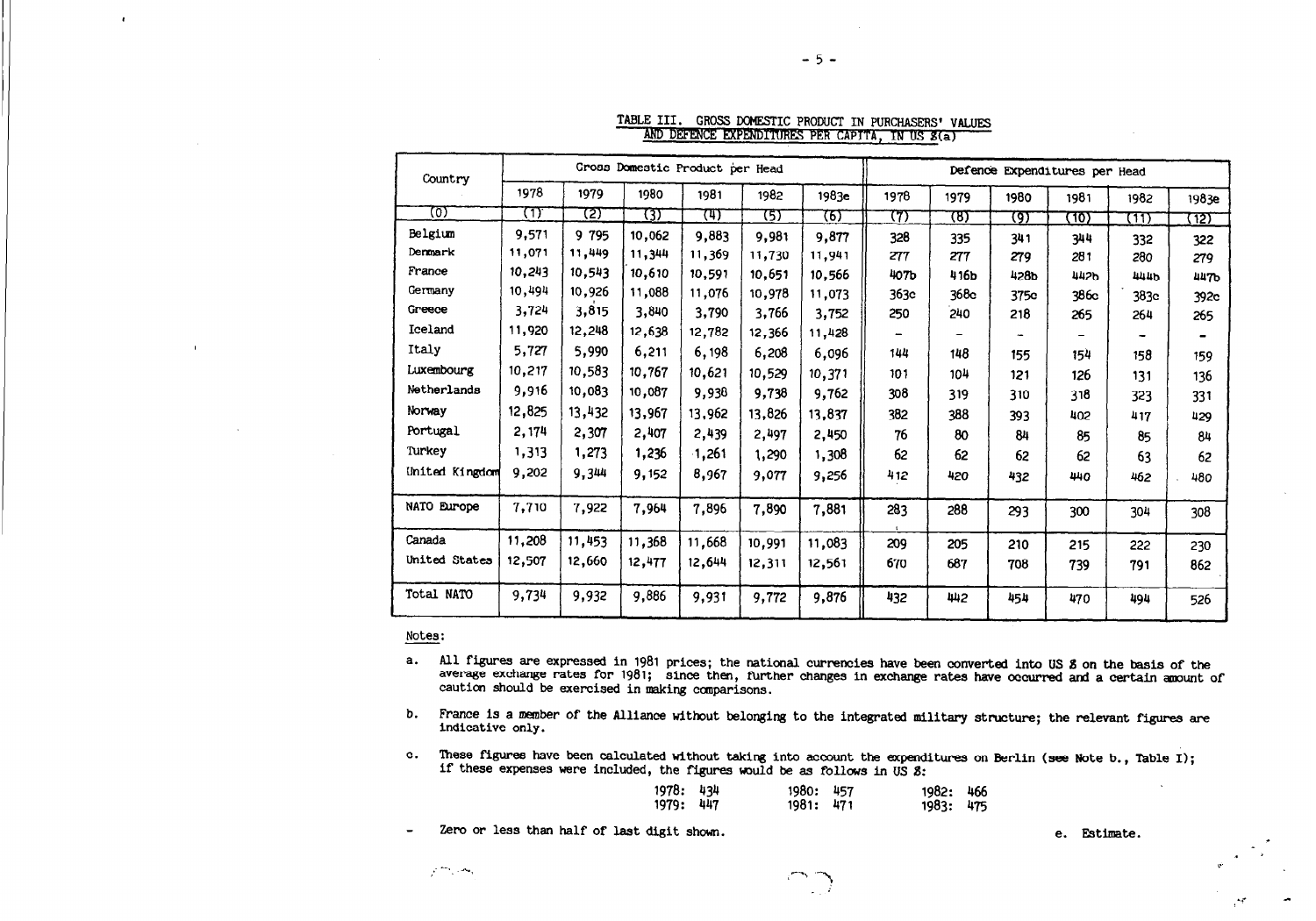| Country            | Average<br>1973-1977 | 1978 or<br>1978/79 | 1979 or<br>1979/80 | 1980 or<br>1980/81 | 1981 or<br>1981/82 | 1982 or<br>1982/83 | 1983 or<br>1983/84 |
|--------------------|----------------------|--------------------|--------------------|--------------------|--------------------|--------------------|--------------------|
| ত্যে               | $\left( 1\right)$    | (2)                | (3)                | $\left(4\right)$   | (5)                | (6)                | (7)                |
| Belgium            | 10.0                 | 13.9               | 13.1               | 14.4               | 14.0               | 13.6               | 14.9               |
| Canada             | 7.3                  | 10.0               | 13.8               | 15.4               | 15.9               | 17.4               | 18.8               |
| Denmark            | 19.6                 | 16.4               | 16.3               | 18.1               | 17.5               | 16.8               | 17.3               |
| $\rho$ •rmany      | 12.3                 | 13.0               | 13.7               | 14.8               | 17.3               | 17.3               | 17.6               |
| $\mathcal{L}$ eece | 18.3                 | 18.1               | 17.7               | 18.8               | 20.5               | 17.0               | 18.9               |
| Italy              | 14.5                 | 16.2               | 15.1               | 17.5               | 17.3               | 13.2               | 18.5               |
| Luxembourg         | 2.1                  | 1.8                | 2.1                | 1.8                | 1.8                | 2.3                | 1.6                |
| Netherlands        | 16.0                 | 18.3               | 20.2               | 18.0               | 18.8               | 20.4               | 22.0               |
| Norway             | 14.1                 | 18.3               | 19.5               | 19.3               | 19.0               | 19.5               | 18.3               |
| Portugal           | 2.7                  | 1.8                | 3.8                | 6.1                | 6.5                | 5.2                | 4.8                |
| Turkey             | 21.0                 | 18.5               | 9.1                | 4.7                | 9.4                | 10.8               | 10.1               |
| United Kingdom     | 20.0                 | 23.0               | 23.2               | 25.2               | 26.5               | 25.4               | 28.2               |
| United States      | 18.3 <sub>b</sub>    | 20.0               | 19.5               | 20.3               | 21.3               | 23.9               | 26.1               |

# TABLE IV. EQUIPMENT EXPENDITURES AS PERCENTAGE OF TOTAL DEFENCE EXPENDITURES (Fiscal Years)(a)

6

:es:

- Calendar year for all countries except for Canada and the United Kingdom  $a.$ (Fiscal Year: April-March); Denmark (Fiscal Year 1978: April-December; Fiscal Year 1979 onwards: January-December); Turkey (Fiscal Years<br>1978/79-1981/82: March-February; Fiscal Year 1982: March-December; Fiscal Year 1983 onwards: January-December) and the United States (Fiscal Year: October-September).
- Including Ammuniton and Explosives. b.

Conventional Sign: e. Estimate.

- 6 -